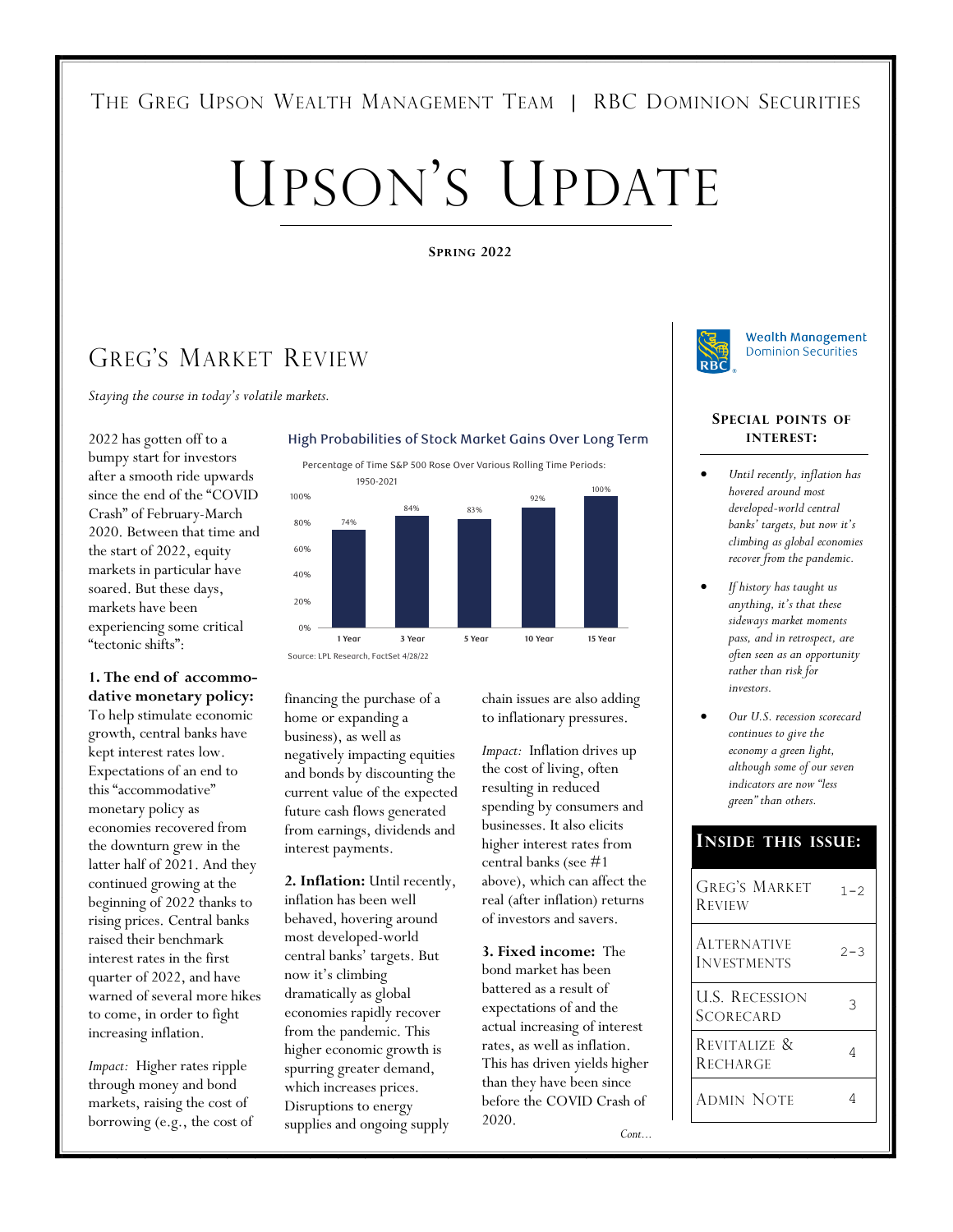### PAGE 2 UPSON'S UPDATE

*Impact:* Sharply rising yields have resulted in the first negative returns for bond investors in quite some time, as bond yields (which rise and fall inversely to bond prices) have been on a downward trend for almost 40 years. Higher rates reduce the attractiveness of outstanding bonds, while inflation reduces the actual net (i.e., after-inflation) returns for investors. After markets have delivered outstanding returns over the last two years, it's not surprising that the latest volatility might be jarring. But it's important to keep in mind that many of the headwinds facing markets today are likely to normalize over the next 12 months, and do not in and of themselves represent a reason to change your investment plan. In fact, trying to time the market – attempting to anticipate downturns and then selling

and moving to the sidelines to wait for the right time to jump back in  $-$  is a losing game. As the following chart shows, guessing wrong and missing the best days in the market can hurt your long-term returns: Remaining on course to your investment plan takes discipline at times like these. But if

history has taught us anything, it is that these moments pass, and in retrospect, are often seen as an opportunity rather than risk for investors. If you have any questions or concerns about today's markets, please contact us.

- C<del>ir</del>eg



## WHAT ARE ALTERNATIVE INVESTMENTS?

*Today, alternative investments are more accessible to the average investor, opening up a new universe of potential investment opportunities. As with any investment, it's important to understand what they are – and the pros and cons.* 



#### **The alternative facts**

Alternative investments are sometimes defined by what they are not, i.e. not the conventional asset classes of stocks, bonds and cash. So, what are they then? Here are some of the more common alternative investments:

- **Private equity**  Commonly refers to a fund or group of investors that invest in and/or purchase companies to restructure and then sell them.
- **Venture capital**  A form of

private equity and/or financing that invests in start-up or small– and therefore highly speculative– businesses.

- **Hedge funds**  Pooled investment funds that use complex trading techniques, including short-selling, the use of derivatives and investing in esoteric markets or assets, and deploy leverage to boost returns.
- **Real estate**  Direct purchasing and selling of real properties, including commercial, industrial

and retail, for the purposes of income generation and/or capital appreciation.

 **Commodities** – Through futures contracts, the purchase and selling of commodities such as oil, gold, wheat and minerals.

#### **Pros**

- 1. **Diversification:** Alternative investments tend to have a "low correlation" to other asset classes such as stocks and bonds. This means they tend to perform in different ways, i.e. when stocks are going down, alternatives may be going up. This provides investors with diversification benefits to help reduce risk.
- 2. **Inflation hedge:** Alternative assets such as some commodities (e.g., oil and gold) and real estate

Source: RBC GAM, Morningstar. Returns for the SRP 500 TR Index USD as January 31, 2022. An investment cannot be made directly into an index. The above does not reflect transaction costs, investment fears or taxes. If such lower. Past performance is not a guarantee of future re Source for chart of page 1: LPL Research, FactSet 4/28/22. Index are unmanaged and cannot be invested in directly. Past performance is no guarantee of future results. S&P500 Index performance before 1957 is based on the pr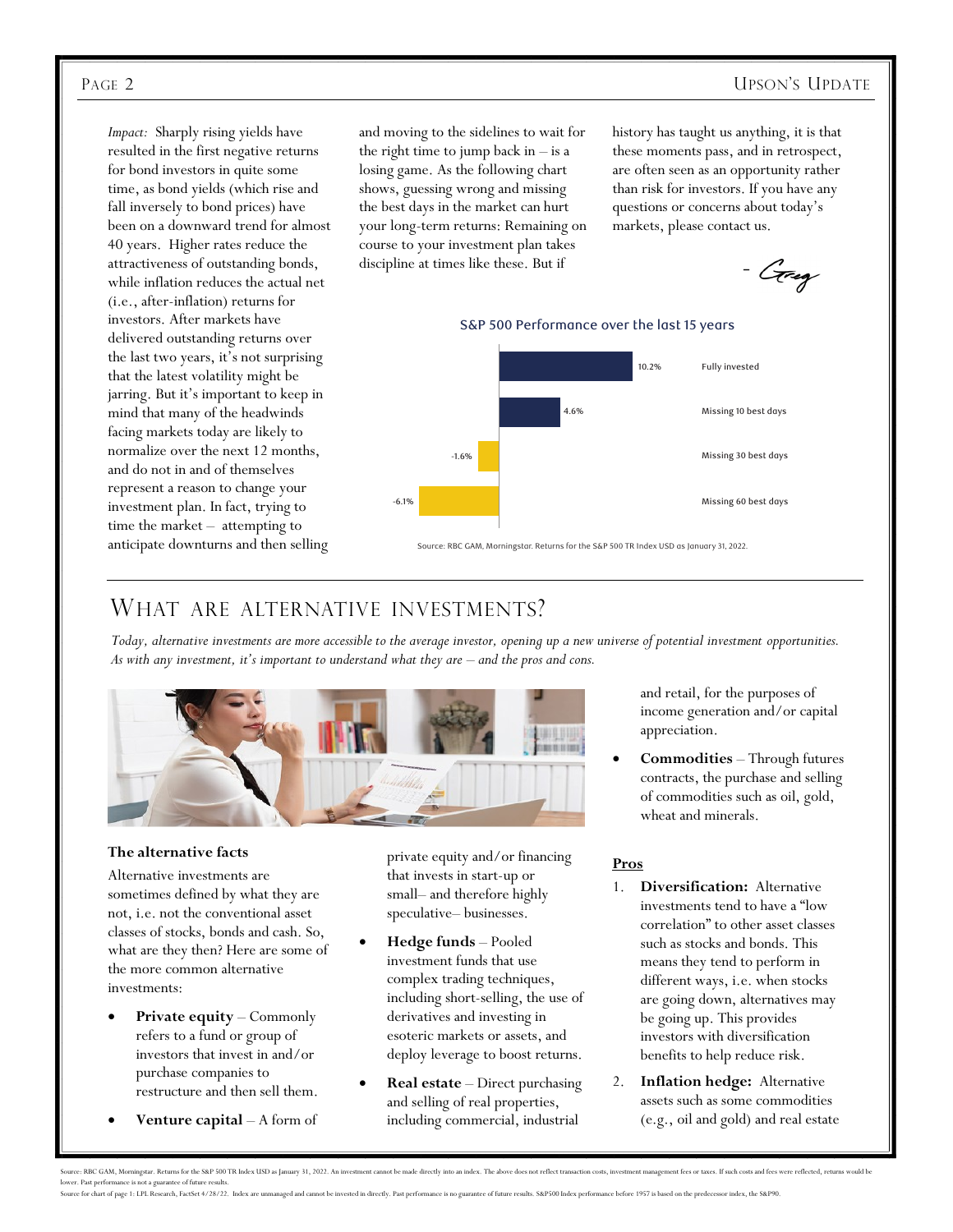#### SPRING 2022 PAGE 3

can also perform well when inflation is rising.

- 3. **Short selling:** Hedge funds are able to "short sell" assets, which means they profit from downturns in those assets, providing another way to diversify.
- 4. **Derivatives and leverage:** Private equity investors can benefit from high-risk strategies like "leverage" (which boosts the purchasing power of invested capital) and "derivatives" (which can provide access to unique markets with often zero-sum outcomes, i.e., one side of a trade or position "wins" while the other "loses").
- 5. **Long-term lock-in periods:** Many alternative investments require a long-term lock-in period, allowing a fund manager

to access longer-term investments that would otherwise be unavailable (e.g., land purchases).

#### **Cons**

- 1. **Accessibility:** Alternatives tend to have high minimum investment thresholds (generally \$200,000 or more), and restrictive qualifiers for investors such as significant net worth and high income levels.
- 2. **Lack of transparency:** Conventional assets have easily accessible information upon which to base investment decisions; alternative investments can be more opaque, and more difficult to assess as to risk.
- 3. **Illiquidity:** Long-term lockup periods can prevent investors from accessing their capital, and

some investments, such as real estate, can take years to realize a payoff.

- 4. **Less regulation:** With less oversight by regulators, there's less transparency for investors as to the risks.
- 5. **Fees:** Generally, alternative investments have significantly higher fees. Many "alternative" investments are high risk and complex, and therefore may not be appropriate for investors with limited investment knowledge or experience, or with a low risk capacity or appetite.

*This report is intended to be educational only about alternative investments as a general asset class. Should you have any questions or wish to discuss specific investments, please speak with us.* 

## A FRESH LOOK AT THE U.S. RECESSION SCORECARD

Equity investors are contending with a confluence of several economically significant developments: war in Ukraine, surging energy and commodity prices, worrying inflation data, central banks intent on tightening, and bond yields rapidly climbing above pre-pandemic levels. All these, and more, have raised concerns about the potential for broad economic weakness down the road. Those concerns have already produced a pullback in equities, and although markets appear to have regained their footing for now, more events of this kind cannot be ruled out as the year progresses. With the exception of the Ukraine tragedy, these crosscurrents seem to us part and parcel of a global economy transitioning from the high growth rates that usually accompany the first year or so of recovery from recession to the less-dynamic "middle innings" of an economic expansion. In that phase, we would expect GDP growth to remain positive (although

#### U.S. recession scorecard

|                                                       | <b>Status</b> |                |              |
|-------------------------------------------------------|---------------|----------------|--------------|
| Indicator                                             | Expansionary  | <b>Neutral</b> | Recessionary |
| Yield curve (10-year to 1-year Treasuries)            |               |                |              |
| Unemployment claims                                   |               |                |              |
| Unemployment rate                                     |               |                |              |
| Conference Board Leading Economic Index               |               |                |              |
| Free cash flow of non-financial corporate<br>business |               |                |              |
| ISM New Orders minus Inventories                      |               |                |              |
| Fed funds rate vs. nominal GDP growth                 |               |                |              |
|                                                       |               |                |              |

Source - RBC Wealth Management

Europe looks to be headed for some challenging quarters) while corporate earnings and share prices are likely to advance further.

So long as the U.S. economy can avoid recession, we believe global investors

should remain committed to equities.

Our U.S. recession scorecard continues to give the economy a green light, although some of our seven indicators are now "less green" than others.